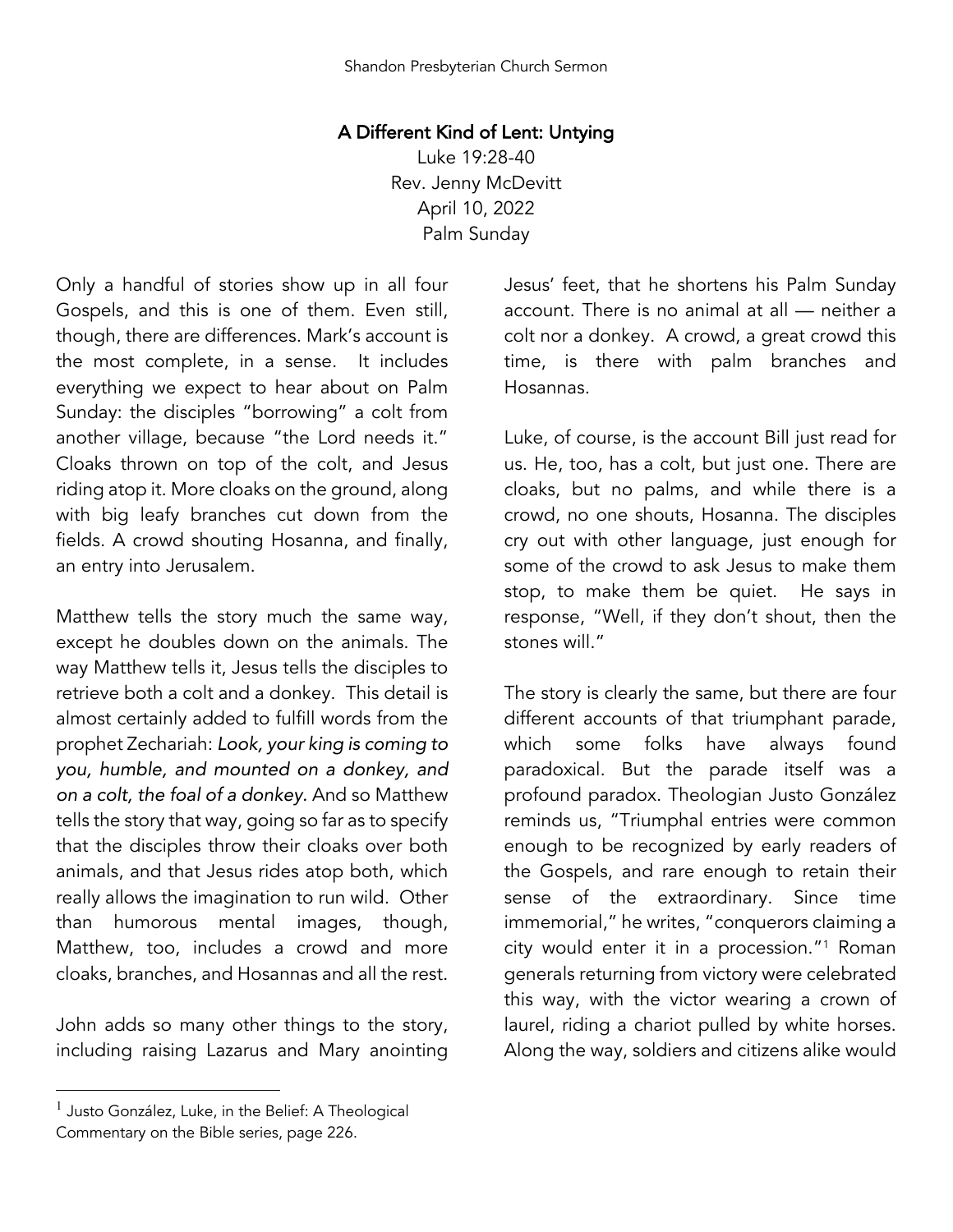shout acclamation and sing hymns in honor of the conquering hero. And "Jesus' entry into Jerusalem both parallels such solemn entries and contrasts with them." He does not ride in a chariot; he rides atop a donkey. The disciples shout out in acclaim, just as the crowds had done many times before. He does not wear a crown of laurel, but he soon will wear a crown of thorns. Roman generals and emperors rejoiced over their conquests; read just a few verses further in Luke and you will see Jesus will weep over Jerusalem.

Different accounts of the parade is simply the reality of being human. Ask any four people to write down an account of what happened during the University of South Carolina women's basketball national championship game. There will be similarities and differences in what everyone remembers, but you'll all end up with the same sweet ending. No matter what the event, we all notice different things. Depending on our background or interests, different moments will strike us as particularly meaningful or strange. Some notice the mascot; others notice the starters. Some pay attention to the coach; others to the players who never come off the bench. Some watch the ball; others watch the buzzer run out. If four different people tell the story, there will be points of overlap and points of departure, because that is simply human nature. In the Gospels, these differences remind us that they were penned by humans.

But the difference between the parade that welcomes Jesus back to Jerusalem and the parades that welcomed Roman rulers back to Jerusalem, well, now that's a different story. The similarities and disparities are too striking

to be coincidence. Jesus' parade connects intentionally to parades of the past, but departs in key ways. Essentially, in creating a different sort of parade, he is inviting us into a different way of living, because his triumphal entry is heralding the coming Kingdom of God, and God's ways have always looked different than the world's ways. This truth shines through all four Gospel accounts of this day. And yet, each of them offer their own particular insights.

In addition to everything I mentioned before about Luke, Luke also repeats one word of this story more times than the others. Untie. *"Go into the village ahead of you … and you will find tied there a colt. Untie it and bring it here. If anyone asks you, 'Why are you untying it?' just say this, 'The Lord needs it.' So those who were sent departed and found it as he had told them. As they were untying the colt, its owners asked them, 'Why are you untying the colt?' They said, 'The Lord needs it.'"* Tied. Untie. Untying. Untying. Untying. One mention of being tied. Four repetitions of untied or untying, and once you're listening for it, you realize that Luke doesn't need all four of them to communicate the chain of events. He does need them, however, to communicate what the chain of events points toward.

The first thing that happens on the first day of Greek class in seminary is you learn one word — *luo*. You learn this even before the alphabet, which means it basically looks like a bunch of scribbles that mean absolutely nothing to you. *Luo*, you are told, will be the verb that the class returns to for the entire year. Every time there is something new to learn about a verb, or how a verb is declined, or how a verb is translated, or anything else, you will learn it first with *luo*. It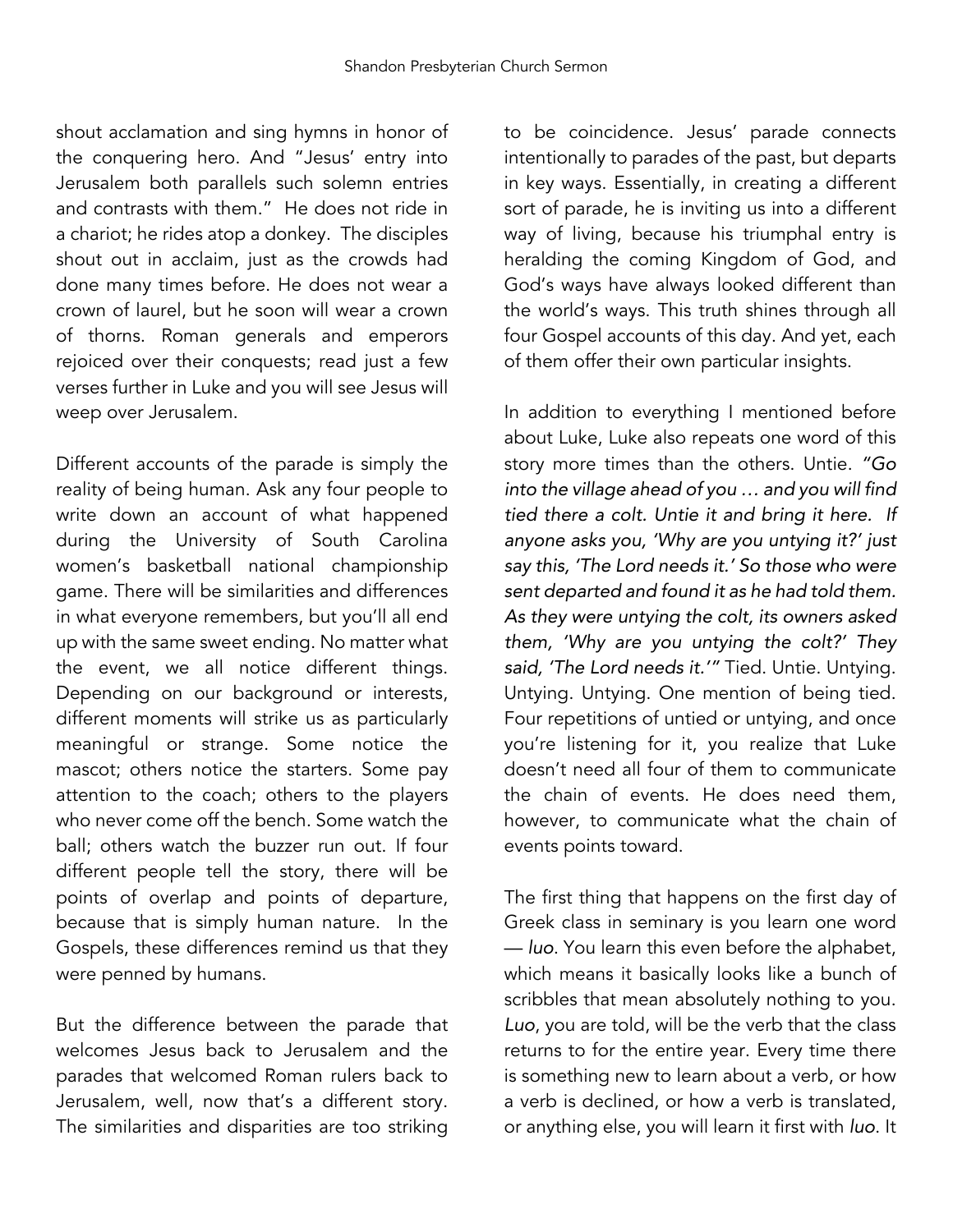is a short verb, only three letters. It is easy to pronounce, thanks be to God. And in terms of grammatical structure, it behaves. It is predictable. It follows a pattern and it does exactly what you would expect it to do, which cannot be said about all verbs.

You may have guessed this already, but the verb *luo* means "to untie." To unbind. To release. To loose. To set free.

On the last day of Greek class, our professor asked us, "Why was *luo* the verb we always returned to?" Ever the good students, we recited what we knew: it was short, it was easy to pronounce, and it was predictable. He simply repeated the question. "Why was *luo* the verb we always returned to?" And then he answered himself. "Because you cannot understand anything of the Gospel without it. *Luo* is, in many ways, the first and last word of everything Jesus is about. *Luo* is what Jesus himself always returns to."

*Luo*. To unbind. To release. To loose. To set free. *"Go into the village ahead of you, and as you enter it, you will find tied there a colt. Untie it and bring it here. If anyone asks you, 'Why are you untying it?' just say this, 'The Lord needs it.'"* It makes perfect sense that Luke is the one who would emphasize this. After all, he is the one whose early accounts of Jesus' ministry include Jesus unrolling the scroll of the prophet Isaiah in the synagogue, and reading aloud, *"The Spirit of the Lord is upon me because he has anointed me to bring good news to the poor. He has sent me to proclaim release to the captives and recovery of sight to the blind, to let the oppressed go free, to proclaim the year of the Lord's favor."* After

reading those words, he sat down again, and with all eyes still fixed upon him, he said, *"This scripture has been fulfilled in your hearing."*

But if I understand the text, it's not just important that Jesus says "untie" so many times. It's when he says it — on Palm Sunday. He is very much still in the midst of his living. So often we think that everything Jesus promises us will be made real "someday." Someday in the future, after everything is said and done. But that is not what this story tells us. "Go and untie the colt," Jesus says, in preparation for the parade that will announce yet again who he is and what he is about. The untying he asks of his disciples is not a post-resurrection or even a post-crucifixion event. It is here and now. Very much in the midst of living — his living, and ours.

The invitation is for us now. To recognize that the great untying of the Gospel, the untying that sets us free from everything in the world that tries to limit us and hold us back, can happen now. Whatever it is that is holding you captive — be it confusion or uncertainty, perfectionism or exhaustion, fear or failure, health or history — Jesus does not offer a quick fix, but Jesus does assure us that we do not have to let it define us. Everything we think we are bound by, everything we think we have to be — *luo* it. Be released from it. Be set free from it. Because you know what? The Lord has need of you. Not because it can't happen without you. But because Jesus doesn't want it to happen without you. He didn't need the colt. He could have walked just fine. But even a colt, even a donkey, every bit of creation has a part to play in the story that is the gospel of Jesus Christ, and that includes you. Whoever you are